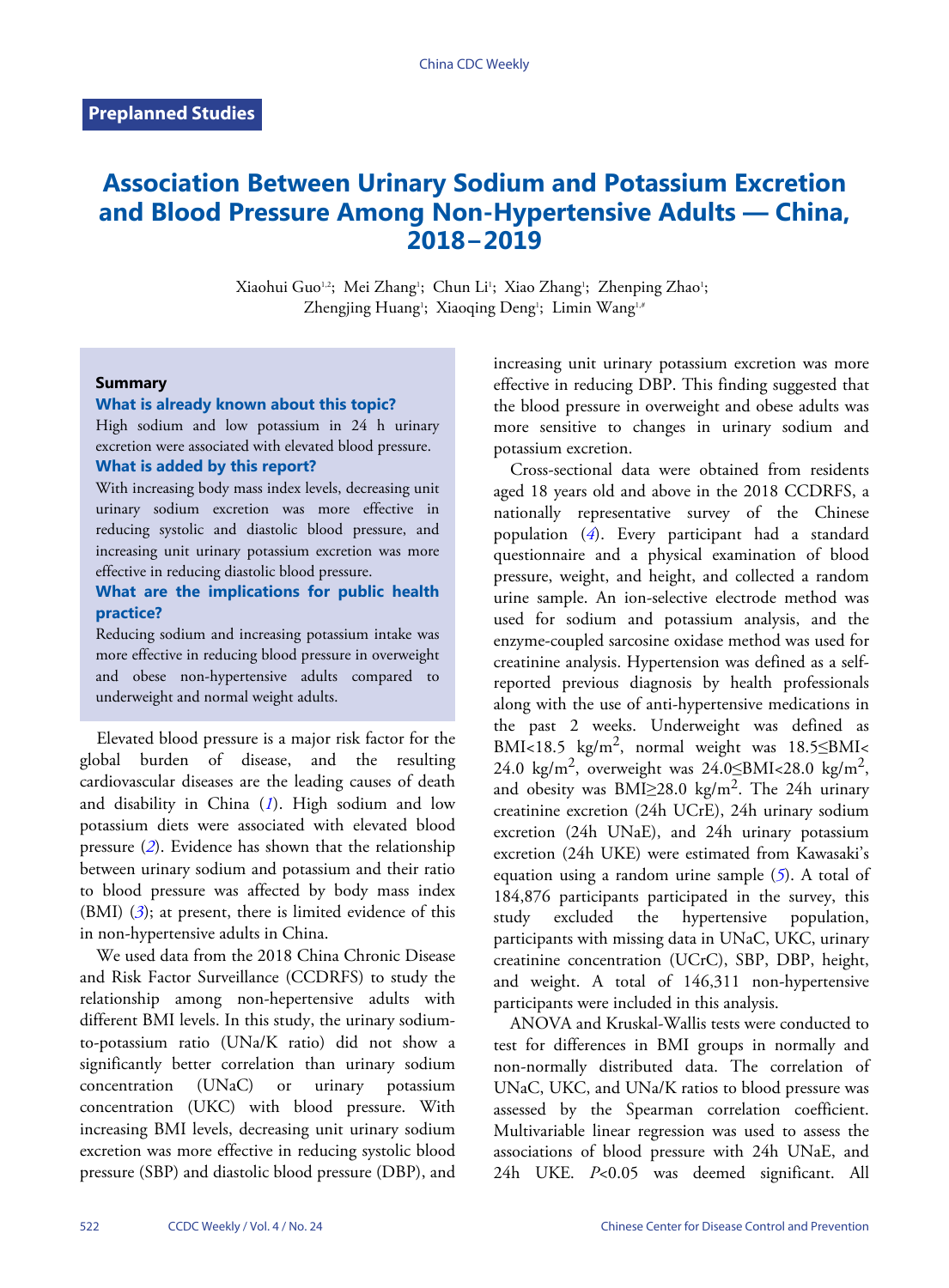statistical analyses were conducted using SAS software (version 9.4, SAS Institute Inc., Cary, USA).

In this study, the average participant age was 53.51 years, 55.16% were female, and over 1/2 were classified as overweight (35.87%) or obesity (14.14%). The average SBP increased with BMI levels from 122.35 mmHg for underweight participants to 137.79 mmHg in obese participants, and DBP showed a similar change. UNaC, [24h UN](#page-1-0)aE, and 24h UKE increased with BMI levels [\(Table 1\)](#page-1-0).

In this analysis, the UNa/K ratio was more strongly correlated to SBP ( $r<sub>s</sub>=0.093$ ) and DBP ( $r<sub>s</sub>=0.067$ ) than to UKC, but not more than UNaC. In the obese group, the UNa/K ratio ( $r<sub>s</sub>=0.096$ ) was more strongly correlated to SBP than UNaC ( $r_s$ =0.075) or UKC ( $r_s$ = –0.081). In normal weight, overweight, and obese groups, the UNa/K ratio was higher than either UNaC

or UKC in relation to DBP ([Tables 2](#page-2-0)–[3](#page-2-1)).

24h UNaE was directly associated with SBP (1.964 mmHg) and DBP (0.924 mmHg) for each 1 g increase in urinary sodium excretion. The 24h UKE was inversely associated with SBP (–0.617 mmHg) and DBP (–0.126 mmHg) for each 1 g increase in urinary potassium excretion. As BMI levels increased, the standardized β regression coefficient between 24h UNaE and SBP increased from 0.116 in underweight group to 0.138 in obesity group. The standardized β regression coefficient between 24h UNaE and DBP increased from 0.084 in underweight group to 0.105 in obesity group. As BMI levels increased, the standardized β regression coefficient between 24h UKE and DBP increased from –0.020 in normal weight group to  $-0.041$  in obesity group, while the relationship between 24h UKE and SBP showed no

<span id="page-1-0"></span>TABLE 1. Participant characteristics by BMI groups in non-hypertensive adults — China, 2018.

| <b>Characteristics</b>                     | TABLE 1. Family paint Characteristics by Bivil groups in Holf-Hypertensive addits — China, 2010.<br><b>Total</b> | Underweight          | Normal weight        | Overweight                                                                                                         | <b>Obesity</b>       |
|--------------------------------------------|------------------------------------------------------------------------------------------------------------------|----------------------|----------------------|--------------------------------------------------------------------------------------------------------------------|----------------------|
| $N^*$                                      | 146,311                                                                                                          | 5,004 (3.42)         | 68,131 (46.57)       | 52,489 (35.87)                                                                                                     | 20,687 (14.14)       |
| Age (year) $†$                             | 53.51±13.80                                                                                                      | 54.84±18.17          | 53.70±14.54          | 53.86±12.57                                                                                                        | 51.65±12.90          |
| Gender                                     |                                                                                                                  |                      |                      |                                                                                                                    |                      |
| Male $(\%)^*$                              | 65,604 (44.84)                                                                                                   | 2,194 (43.84)        | 30,608 (44.93)       | 23,735 (45.22)                                                                                                     | 9,067 (43.83)        |
| Female $(\%)^*$                            | 80,707 (55.16)                                                                                                   | 2,810 (56.16)        | 37,523 (55.07)       | 28,754 (54.78)                                                                                                     | 11,620 (56.17)       |
| Ethnic group                               |                                                                                                                  |                      |                      |                                                                                                                    |                      |
| Han $(\%)^*$                               | 126,896 (86.73)                                                                                                  | 4,141 (82.75)        | 58,503 (85.87)       | 46,214 (88.05)                                                                                                     | 18,038 (87.19)       |
| Other $(\%)^*$                             | 19,415 (13.27)                                                                                                   | 863 (17.25)          | 9,628 (14.13)        | 6,275 (11.95)                                                                                                      | 2,649 (12.81)        |
| Current smoker (%)*                        | 36,715 (25.09)                                                                                                   | 1,482 (29.62)        | 18,626 (27.34)       | 12,155 (23.16)                                                                                                     | 4,452 (21.52)        |
| Drinker $(\%)^*$                           | 51,872 (35.45)                                                                                                   | 1,451 (29.00)        | 23,665 (34.73)       | 19,217 (36.61)                                                                                                     | 7,539 (36.44)        |
| Diabetes $(\%)^*$                          | 19,709 (13.47)                                                                                                   | 449 (8.97)           | 6,776 (9.95)         | 8,084 (15.40)                                                                                                      | 4,400 (21.27)        |
| Cancer $(\%)^*$                            | 3,021 (2.06)                                                                                                     | 135 (2.70)           | 1,399 (2.05)         | 1,044 (1.99)                                                                                                       | 443 (2.14)           |
| Kidney disease $(\%)^*$                    | 7,557 (5.17)                                                                                                     | 262 (5.24)           | 3,497 (5.13)         | 2,794 (5.32)                                                                                                       | 1,004 (4.85)         |
| SBP (mmHg) <sup><math>\dagger</math></sup> | 130.66±19.00                                                                                                     | 122.35±19.69         | 127.24±18.63         | 133.10±18.36                                                                                                       | 137.79±18.44         |
| DBP (mmHg) <sup>†</sup>                    | 77.10±10.93                                                                                                      | 71.42±10.72          | 74.68±10.31          | 78.79±10.57                                                                                                        | 82.16±11.07          |
| UNaC (mmol/L) $\frac{5}{3}$                |                                                                                                                  |                      |                      | 126.00 (87.00, 169.00) 119.00 (80.00, 162.00) 124.00 (85.00, 168.00) 126.00 (88.00, 169.00) 133.00 (93.00, 175.00) |                      |
| UKC (mmol/L) $\frac{5}{3}$                 | 32.15 (20.47, 50.15)                                                                                             | 31.12 (19.49, 49.05) | 32.21 (20.46, 50.30) | 32.01 (20.52, 49.98)                                                                                               | 32.45 (20.65, 50.33) |
| UCrC (mmol/L) $\frac{5}{3}$                | 9.09 (5.70, 13.59)                                                                                               | 8.70 (5.29, 13.49)   | 9.10(5.70, 13.67)    | 9.06(5.72, 13.47)                                                                                                  | 9.25(5.73, 13.66)    |
| UNa/K ratio $\frac{1}{3}$                  | 3.85(2.51, 5.69)                                                                                                 | 3.83(2.38, 5.81)     | 3.79(2.46, 5.62)     | 3.88(2.55, 5.68)                                                                                                   | 4.01 (2.64, 5.90)    |
| 24h UNaE (g/d) <sup>†</sup>                | $4.64 \pm 1.46$                                                                                                  | $4.16 \pm 1.47$      | $4.44 \pm 1.39$      | 4.76±1.47                                                                                                          | $5.11 \pm 1.53$      |
| 24h UKE $(g/d)^{\dagger}$                  | $1.79 \pm 0.51$                                                                                                  | $1.61 \pm 0.52$      | $1.72 \pm 0.49$      | $1.83 \pm 0.52$                                                                                                    | $1.93 \pm 0.52$      |
| 24h UCrE (g/d) <sup>†</sup>                | $1.19 \pm 0.34$                                                                                                  | $0.96 \pm 0.29$      | $1.10 \pm 0.29$      | $1.24 \pm 0.33$                                                                                                    | $1.40 \pm 0.41$      |

Abbreviations: SBP=systolic blood pressure; DBP=diastolic blood pressure; UNaC=urinary sodium concentration; UKC=urinary potassium concentration; UCrC=urinary creatinine concentration; UNa/K ratio=urinary sodium-to-potassium ratio; 24h UNaE=24h urinary sodium excretion; 24h UKE=24h urinary potassium excretion; 24h UCrE=24h urinary creatinine excretion; BMI=body mass index; SD=standard deviation;  $P_{25}$ =25th percentile;  $P_{75}$ =75th percentile.

\* Data are expressed as numbers (percentages).

† Data are expressed as mean±SD.

 $\frac{8}{3}$  Data are expressed as median (P<sub>25</sub>, P<sub>75</sub>).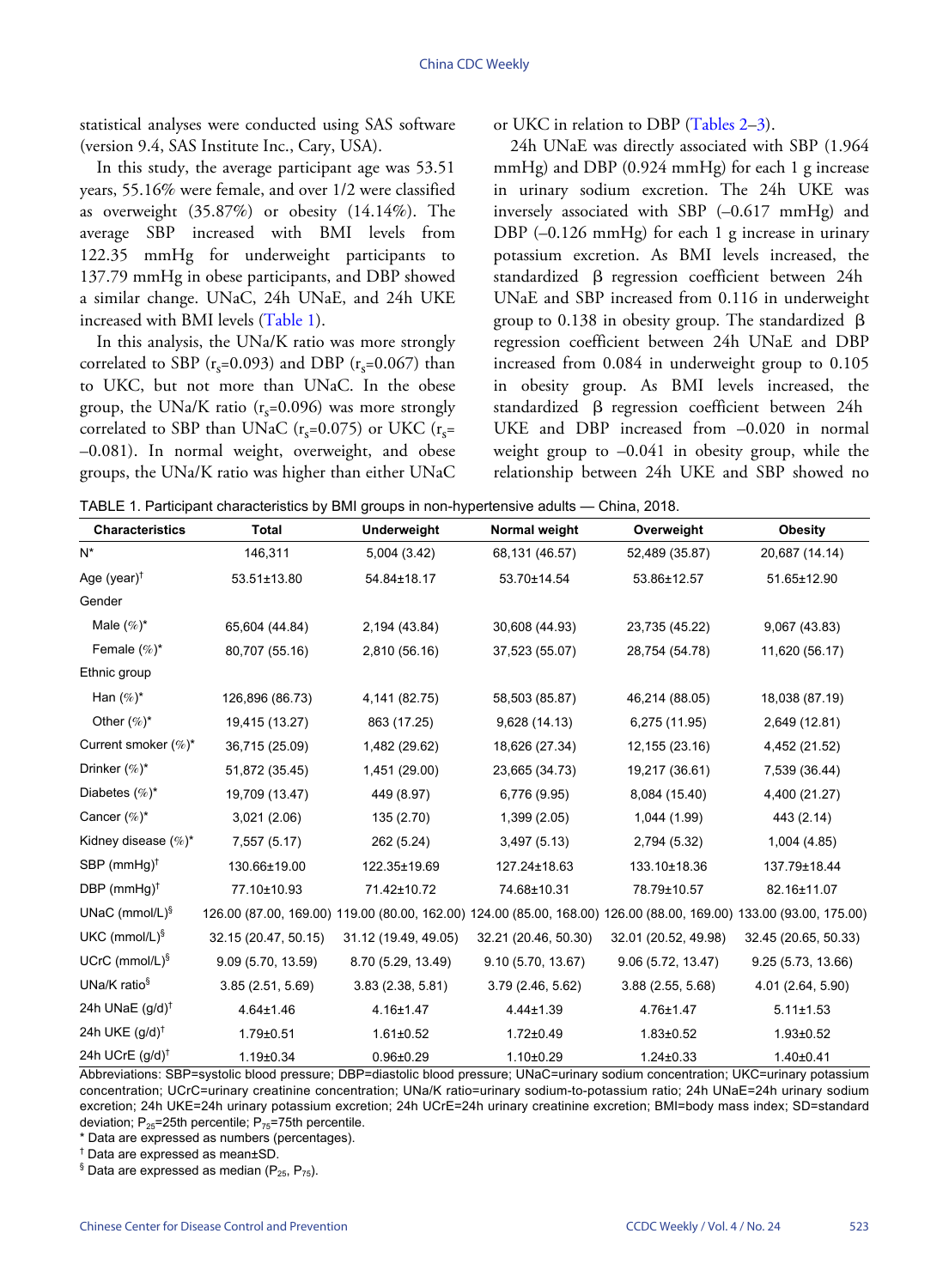<span id="page-2-0"></span>

| TABLE 2. Spearman correlation coefficients relating urinary sodium and potassium concentration and their ratio with SBP in |  |  |  |  |  |  |
|----------------------------------------------------------------------------------------------------------------------------|--|--|--|--|--|--|
| non-hypertensive adults — China, 2018.                                                                                     |  |  |  |  |  |  |

| Characteristics             | Total              |        | Underweight        |        | Normal weight      |        | Overweight         |        | <b>Obesity</b>     |        |
|-----------------------------|--------------------|--------|--------------------|--------|--------------------|--------|--------------------|--------|--------------------|--------|
|                             | $r_s$ (95% CI)     | P      | $r_s$ (95% CI)     | P      | $r_s$ (95% CI)     | P      | $r_s$ (95% CI)     | P      | $r_s$ (95% CI)     | P      |
| UNaC ( $mmol/L$ )*          | 0.094              | < 0.05 | 0.065              | < 0.05 | 0.077              | < 0.05 | 0.093              | < 0.05 | 0.075              | < 0.05 |
|                             | (0.089, 0.100)     |        | (0.036, 0.093)     |        | (0.069, 0.084)     |        | (0.085, 0.102)     |        | (0.061, 0.089)     |        |
| $UKC$ (mmol/L) <sup>†</sup> | $-0.069$           | < 0.05 | $-0.040$           | < 0.05 | $-0.059$           | < 0.05 | $-0.072$           | < 0.05 | $-0.081$           | < 0.05 |
|                             | $(-0.075, -0.064)$ |        | $(-0.068, -0.012)$ |        | $(-0.066, -0.051)$ |        | $(-0.080, -0.063)$ |        | $(-0.095, -0.068)$ |        |
| UNa/K ratio $\frac{1}{3}$   | 0.093              | < 0.05 | 0.061              | < 0.05 | 0.077              | < 0.05 | 0.093              | < 0.05 | 0.096              | < 0.05 |
|                             | (0.087, 0.098)     |        | (0.033, 0.089)     |        | (0.070, 0.085)     |        | (0.085, 0.102)     |        | (0.082, 0.109)     |        |

Abbreviations: UNaC=urinary sodium concentration; UKC=urinary potassium concentration; UNa/K ratio=urinary sodium-to-potassium ratio; CI=confidence interval; r<sub>s</sub>=spearman correlation coefficient; SBP=systolic blood pressure.

\* Adjusted by age, sex, race, current smoker, drinker, diabetes, cancer, kidney disease, and urinary potassium concentration.

† Adjusted by age, sex, race, current smoker, drinker, diabetes, cancer, kidney disease, and urinary sodium concentration.

§ Adjusted by age, sex, race, current smoker, drinker, diabetes, cancer, and kidney disease.

<span id="page-2-1"></span>TABLE 3. Spearman correlation coefficients relating urinary sodium and potassium concentration and their ratio with DBP in non-hypertensive adults — China, 2018.

| <b>Characteristics</b>    | <b>Total</b>     |        | Underweight       |        | Normal weight      |        | Overweight         |        | <b>Obesity</b>     |        |
|---------------------------|------------------|--------|-------------------|--------|--------------------|--------|--------------------|--------|--------------------|--------|
|                           | $r_s$ (95% CI)   | Ρ      | r. (95% CI)       | P      | $r_s$ (95% CI)     | P      | $r_s$ (95% CI)     | P      | $r_s$ (95% CI)     | P      |
| UNaC (mmol/L)*            | 0.060            | < 0.05 | 0.032             | < 0.05 | 0.039              | < 0.05 | 0.059              | < 0.05 | 0.053              | < 0.05 |
|                           | (0.054, 0.065)   |        | (0.004, 0.060)    |        | (0.031, 0.046)     |        | (0.050, 0.067)     |        | (0.039, 0.067)     |        |
| UKC $(mmol/L)^{\dagger}$  | $-0.052$         | < 0.05 | $-0.011$          | 0.47   | $-0.045$           | < 0.05 | $-0.053$           | < 0.05 | $-0.062$           | < 0.05 |
|                           | (-0.058, -0.047) |        | $(-0.039, 0.018)$ |        | $(-0.053, -0.038)$ |        | $(-0.062, -0.045)$ |        | $(-0.076, -0.048)$ |        |
| UNa/K ratio $\frac{1}{3}$ | 0.067            | < 0.05 | 0.018             | 0.20   | 0.051              | < 0.05 | 0.069              | < 0.05 | 0.077              | < 0.05 |
|                           | (0.062, 0.072)   |        | (0.010, 0.047)    |        | (0.044, 0.059)     |        | (0.060, 0.077)     |        | (0.064, 0.091)     |        |

Abbreviations: UNaC=urinary sodium concentration; UKC=urinary potassium concentration; UNa/K ratio=urinary sodium−to−potassium ratio; CI=confidence interval; r<sub>s</sub>=spearman correlation coefficient; DBP=diastolic blood pressure.

\* Adjusted by age, sex, race, current smoker, drinker, diabetes, cancer, kidney disease, and urinary potassium concentration.

† Adjusted by age, sex, race, current smoker, drinker, diabetes, cancer, kidney disease, and urinary sodium concentration.

§ Adjusted by age, sex, race, current smoker, drinker, diabetes, cancer, and kidney disease.

<span id="page-2-2"></span>

|       |  |  |  | TABLE 4. β-coefficients relating 24h urinary sodium and potassium excretion with SBP in non-hypertensive adults — China, |  |
|-------|--|--|--|--------------------------------------------------------------------------------------------------------------------------|--|
| 2018. |  |  |  |                                                                                                                          |  |

| <b>Groups</b> |       | 24h UNaE $(q/d)^*$   |        | 24h UKE $(g/d)^{\dagger}$ |                       |        |  |  |  |
|---------------|-------|----------------------|--------|---------------------------|-----------------------|--------|--|--|--|
|               | ß     | Standardized $\beta$ | P      | ß                         | Standardized <b>B</b> | P      |  |  |  |
| Underweight   | 1.545 | 0.116                | < 0.05 | $-0.855$                  | $-0.023$              | 0.13   |  |  |  |
| Normal weight | 1.582 | 0.118                | < 0.05 | $-1.128$                  | $-0.030$              | < 0.05 |  |  |  |
| Overweight    | 1.639 | 0.131                | < 0.05 | $-1.566$                  | $-0.044$              | < 0.05 |  |  |  |
| Obesity       | 1.657 | 0.138                | < 0.05 | $-1.197$                  | $-0.034$              | < 0.05 |  |  |  |
| Total         | 1.964 | 0.151                | < 0.05 | $-0.617$                  | $-0.016$              | < 0.05 |  |  |  |

Abbreviations: 24h UNaE=24h urinary sodium excretion; 24h UKE=24h urinary potassium excretion; SBP=systolic blood pressure.

\* Adjusted by age, sex, race, current smoker, drinker, diabetes, cancer, kidney disease, and 24h urinary potassium excretion.

† Adjusted by age, sex, race, current smoker, drinker, diabetes, cancer, kidney disease, and 24h urinary sodium excretion.

trend [\(Tables 4](#page-2-2)–[5](#page-3-0)).

## **DISCUSSION**

This study found that BMI affected the relationship

between urinary sodium and potassium on blood pressure. The UNa/K ratio was more strongly than UKC in relation to SBP and DBP, but not than UNaC. With increasing BMI levels, decreasing unit urinary sodium excretion was more effective in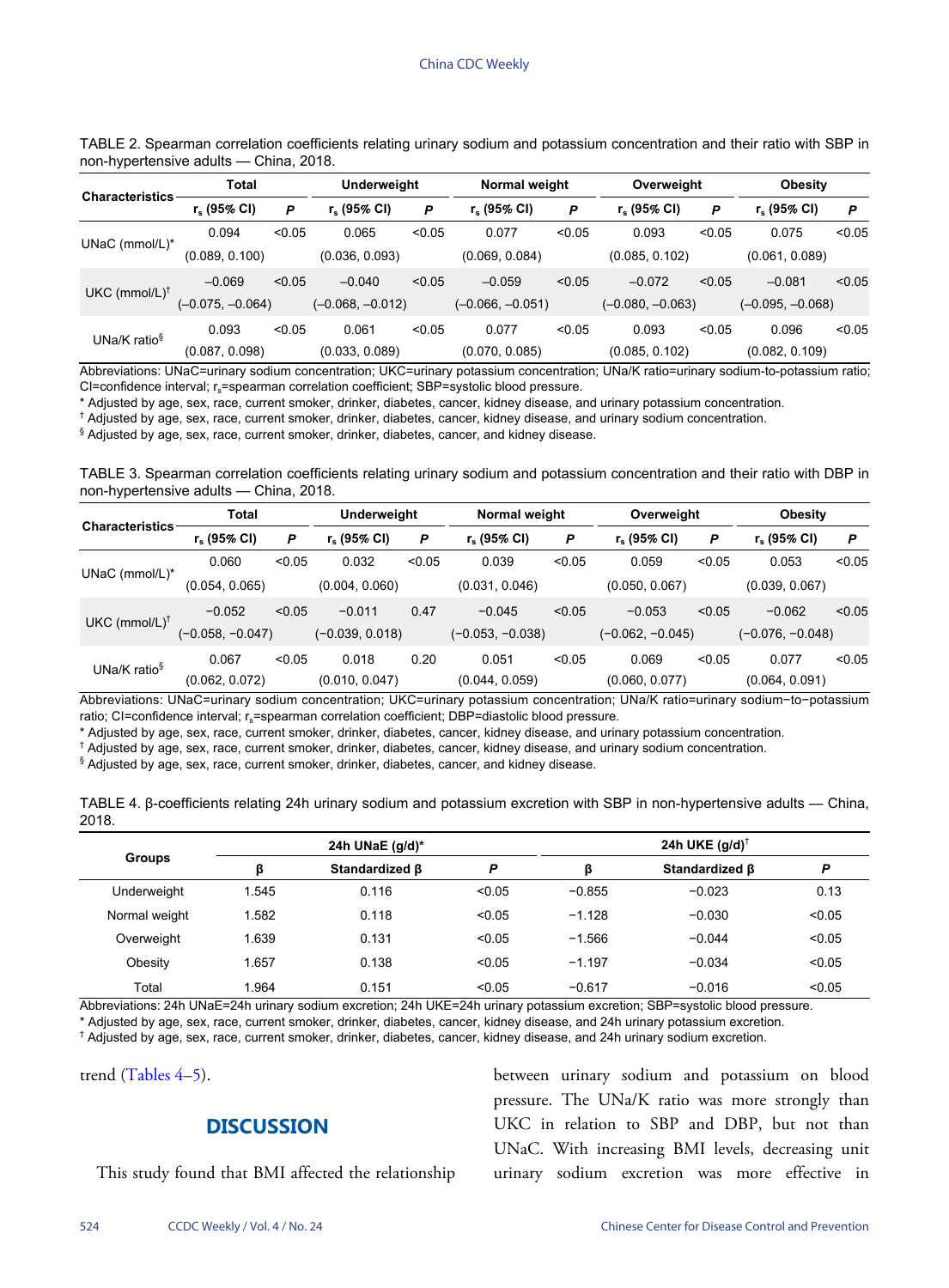| <b>Groups</b> |       | 24h UNaE $(g/d)^*$ |        | 24h UKE $(q/d)^\dagger$ |                |        |  |
|---------------|-------|--------------------|--------|-------------------------|----------------|--------|--|
|               | ß     | Standardized B     | P      | ß                       | Standardized B | P      |  |
| Underweight   | 0.612 | 0.084              | < 0.05 | 0.441                   | 0.021          | 0.19   |  |
| Normal weight | 0.636 | 0.086              | < 0.05 | $-0.416$                | $-0.020$       | < 0.05 |  |
| Overweight    | 0.702 | 0.098              | < 0.05 | $-0.797$                | $-0.039$       | < 0.05 |  |
| Obesity       | 0.760 | 0.105              | < 0.05 | $-0.862$                | $-0.041$       | < 0.05 |  |
| Total         | 0.924 | 0.124              | < 0.05 | $-0.126$                | $-0.006$       | < 0.05 |  |

<span id="page-3-0"></span>TABLE 5. β-coefficients relating 24h urinary sodium and potassium excretion with DBP in non-hypertensive adults — China, 2018.

Abbreviations: 24h UNaE=24h urinary sodium excretion; 24h UKE=24h urinary potassium excretion; CI=confidence interval; DBP=diastolic blood pressure.

\* Adjusted by age, sex, race, current smoker, drinker, diabetes, cancer, kidney disease, and 24h urinary potassium excretion.

† Adjusted by age, sex, race, current smoker, drinker, diabetes, cancer, kidney disease, and 24h urinary sodium excretion.

reducing SBP and DBP, and increasing unit urinary potassium excretion was more effective in reducing DBP. These findings suggested that reducing sodium and increasing potassium intake could better lower blood pressure. This was especially true in overweight and obese non-hypertensive adults, whose blood pressures were more sensitive to changes in urinary sodium and potassium.

Some studies have shown that the UNa/K ratio was cross-sectionally associated with blood pressure, and suggested to use it for practical sodium reduction and potassium increase instead of either urinary sodium or potassium alone ([6](#page-4-5)). In the correlation studies with blood pressure, the UNa/K ratio did not show a significant predominance over UNaC and UKC.

In this study, decreasing UNaE or increasing UKE had a significantly greater effect on reducin[g](#page-4-6) [SB](#page-4-7)P than DBP. It was consistent with prior findings (*[7](#page-4-6)*–*[8](#page-4-7)*). Also, UNaE had a greater effect on blood pressure than UKE. Some studies of gene polymorphisms h[av](#page-4-8)e shown that Asians might be more sensitive to salt (*[9](#page-4-8)*). In another study among Chinese adults, S[BP](#page-4-9) changes was more sensitive to UKE than UNaE ([10](#page-4-9)). They speculated that it might have been due to the relatively lower potassium intake, making the participants sensitive to increased potassium intake.

Most studies used BMI as an adjusted factor in analytical models analyzing the relationship between [urin](#page-4-9)[ary](#page-4-10) sodium and potassium and blood pressure (*[10](#page-4-9)*–*[11](#page-4-10)*), but this study grouped BMI into separate models. The INTERMAP study found that controlling for BMI resulted in attenuation of the relationship between 24h UNaE and blood pressure in a multivariate regression analysis , and normal weight and obese participants manifested significant positive relations between blood pressure and urinary sodium,

but relations were weaker for overweight people (*[3](#page-4-2)*). In this study, the regression of unit urinary sodium or potassium excretion on blood pressure changes was stronger in overweight and obese participants, relative to underweight and normal weight participants.

The gold standard for estimating individual daily sodium and potassium intake was 24h urine collection. We did not collect 24h urine and used the Kawasaki method to estimate 24h UNaE and 24h UKE by random urine, w[hic](#page-4-10)h may result in overestimation or underestimation (*[11](#page-4-10)*).

In conclusion, the higher the BMI, the more likely the blood pressure is to be high, and the stronger the effect will be of reducing sodium and increasing potassium intake to lower blood pressure instead. The government departments should formulate policies related to sodium reduction and potassium increase, and implement salt reduction and healthy weight projects of "China Healthy Lifestyle for All." The public is advised to reduce sodium and increase potassium intake to lower blood pressure and prevent cardiovascular disease.

Acknowledgements: The Chinese Center for Disease Control and Prevention and all related provincial and local-level health administrative departments, local CDCs, and all survey respondents.

Funding: Supported by the Ministry of Health of the [People's Republic of](https://doi.org/10.46234/ccdcw2022.066) China.

doi: [10.46234/ccdcw2022.066](https://doi.org/10.46234/ccdcw2022.066)

# Corresponding author: Limin Wang, wanglimin@ncncd.chinacdc.cn.

<sup>&</sup>lt;sup>1</sup> Division of NCD and Risk Factor Surveillance, National Center for Chronic and Non-communicable Disease Control and Prevention, China CDC, Beijing, China; <sup>2</sup> Tianjin Nankai District Center for Disease Control and Prevention, Tianjin, China.

Submitted: November 26, 2021; Accepted: March 29, 2022